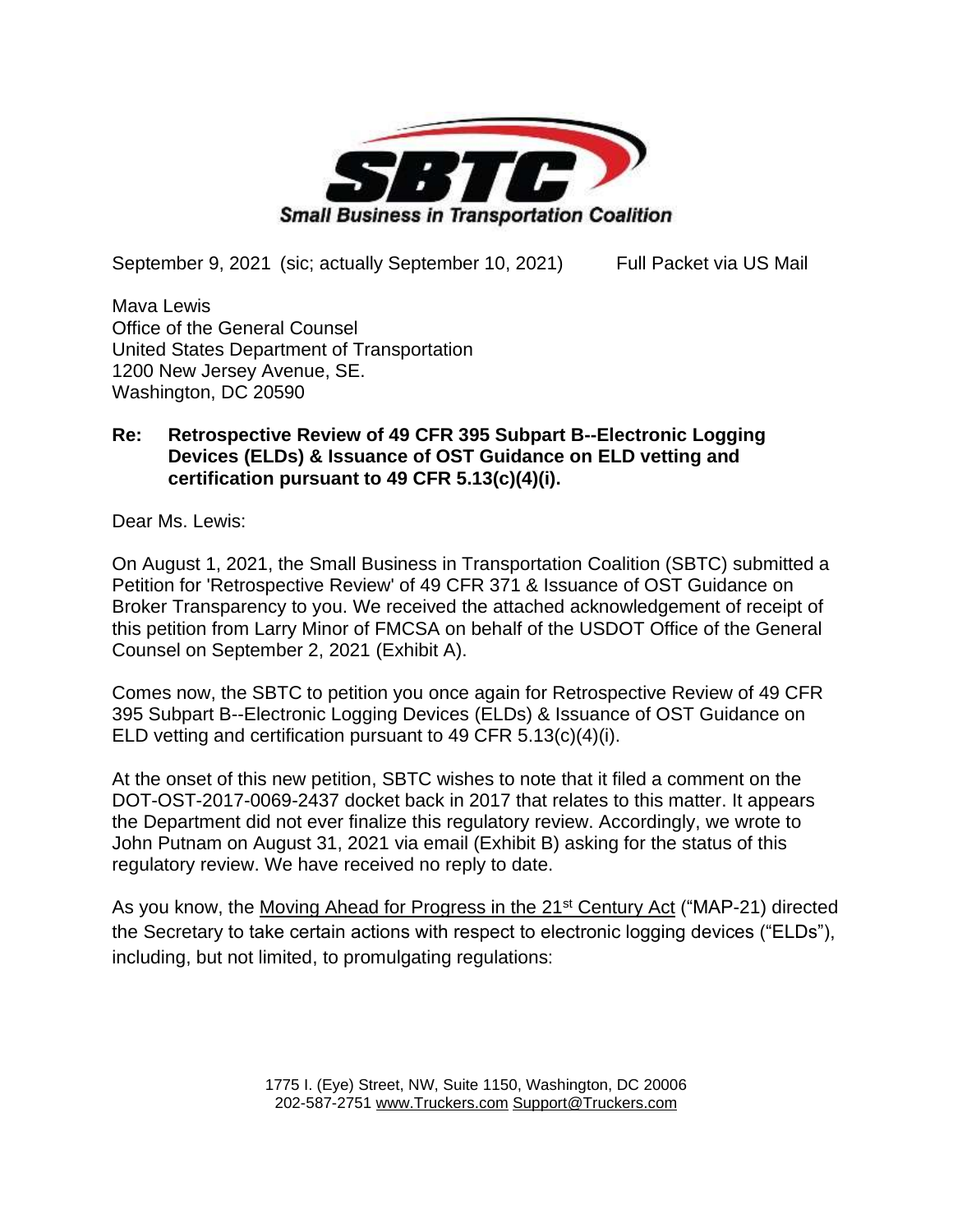**Ms. Mava Lewis September 10, 2021 Page 2 of 9.**

> *"…requiring a commercial motor vehicle involved in interstate commerce and operated by a driver subject to the hours of service and the record of duty status requirements under part 395 of title 49, Code of Federal Regulations, be equipped with an electronic logging device to improve compliance by an operator of a vehicle with hours of service regulations prescribed by the Secretary;"*

MAP-21 further required that the Secretary's regulations:

*"…require an electronic logging device— ''(i) to accurately record commercial driver hours of service; ''(ii) to record the location of a commercial motor vehicle; ''(iii) to be tamper resistant; and ''(iv) to be synchronized to the operation of the vehicle engine or be capable of recognizing when the vehicle is being operated; ''(B) allow law enforcement to access the data contained in the device during a roadside inspection; and ''(C) apply to a commercial motor vehicle beginning on the date that is 2 years after the date that the regulations are published as a final rule."* 

MAP-21 also directed "Performance and Design" standards:

*"The regulations prescribed under subsection (a) shall establish performance standards— ''(A) defining a standardized user interface to aid vehicle operator compliance and law enforcement review; ''(B) establishing a secure process for standardized— ''(i) and unique vehicle operator identification; ''(ii) data access; ''(iii) data transfer for vehicle operators between motor vehicles; ''(iv) data storage for a motor carrier; and ''(v) data transfer and transportability for law enforcement officials; ''(C) establishing a standard security level for an electronic logging device and related components to be tamper resistant by using a methodology endorsed by a nationally recognized standards organization; and ''(D) identifying each driver subject to the hours of service and record of duty status requirements under part 395 of title 49, Code of Federal Regulations."*

Finally, in terms of the enforcement of these standards, MAP-21 imposed an affirmative duty on the Secretary to promulgate certification criteria and a process for certification:

*CERTIFICATION CRITERIA.— ''(1) IN GENERAL.—The regulations prescribed by the Secretary under this section shall establish the criteria and a process for the certification of electronic logging devices to ensure that the device meets the performance requirements under this section.*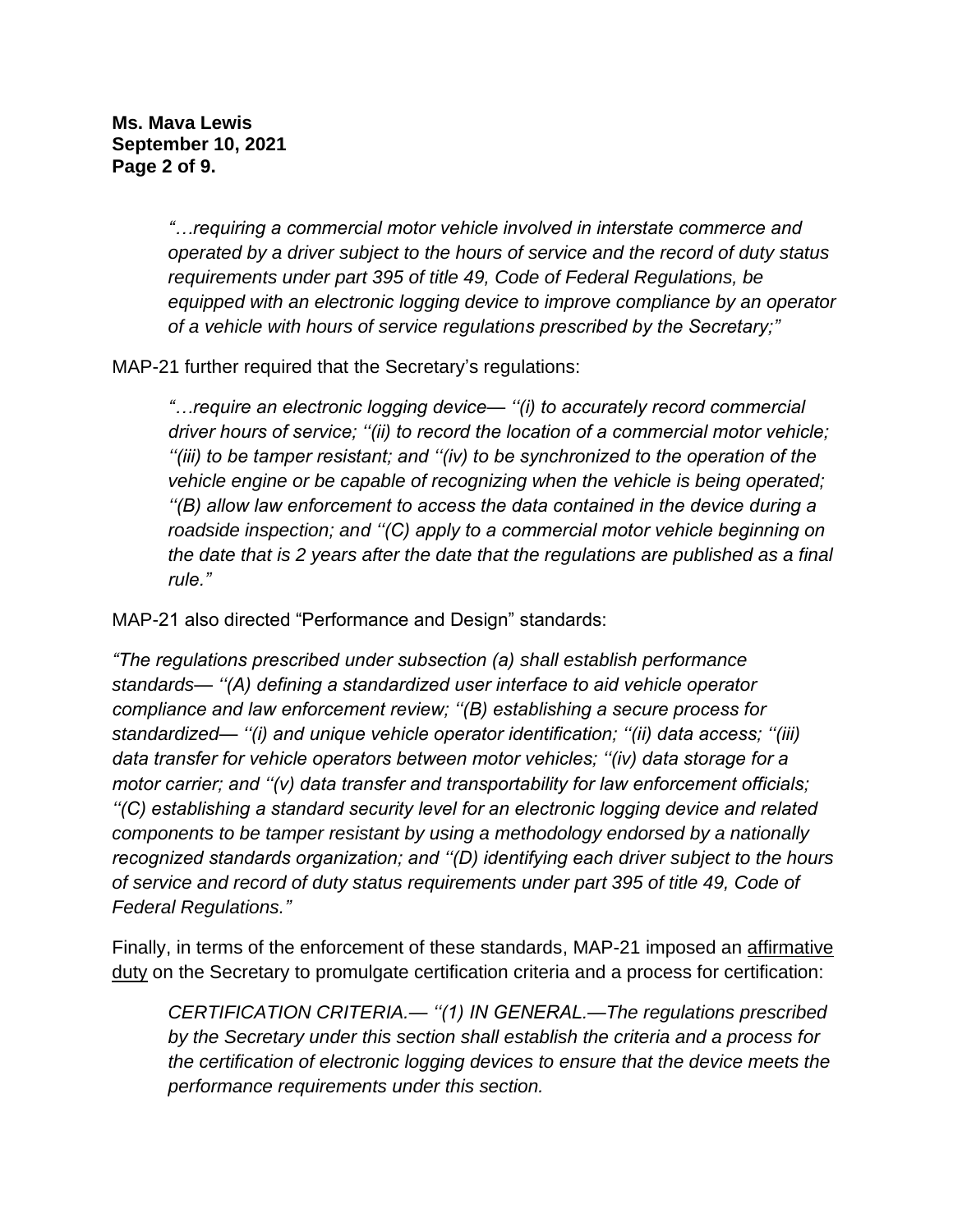**Ms. Mava Lewis September 10, 2021 Page 3 of 9.**

We believe an ELD falls under the definition of "motor vehicle safety standard" insofar as an ELD is commercial "motor vehicle equipment" mandated by law. We therefore petitioned the Secretary twice from 2019 to 2021 asking USDOT to adopt a new motor vehicle standard. Yesterday, we finally received the attached letter from NHTSA on those matters but only after we filed a motion for leave to amend our current Federal complaint against the Department on August 20, 2021 (see Exhibits C & D, respectively).

Our previous requests to the Federal Government to suspend the ELD rule due to thennew data showing a 30 year high in large truck fatality rates and delay the December 16<sup>th</sup> 2019 transition to ELDs fell upon deaf ears. Instead, the Secretary Chao Department and the Commercial Vehicle Safety Alliance ("CVSA") implemented hard ELD enforcement. We are now at a 31 year high awaiting NHSTA's latest data. Accordingly, and on behalf of its membership and the small carrier industry in general, the Small Business in Transportation Coalition ("SBTC") now repeats its 2019 request for an **order** by the Office of the Secretary to be issued which: (1) enforces MAP-21 and directs that all ELD products must actually be certified by the Federal Motor Carrier Safety Administration ("FMCSA") in accordance with the Congressional directive and standards set forth in MAP-21; and (2) declares a nationwide **moratorium** on ELD enforcement until a bona fide certification process is in place that allows carriers to properly vet ELD products as intended by the people's representatives in Congress.

We again ask for this process as a replacement of FMCSA's current "self-certification" procedure, which, we contend, (1) skirts the United States Department of Transportation's ("USDOT") responsibility under MAP-21 to develop a bona fide certification process; and (2) recklessly allows non-tamper-proof, unencrypted, and otherwise deficient ELD products to be used in Commercial Motor Vehicles due to the self-certification scheme, which is contrary to the intent of Congress.

We would also like to unequivocally state again, here, that the ELD mandate was never properly mandated by FMCSA. In 2018, we wrote to FMCSA regarding their failure to adhere to 49 CFR Appendix A to Subpart B of Part 395, Functional Specifications for All Electronic Logging Devices (ELDs).

That is, we reminded them that FMCSA committed during rulemaking to making certain ELD-related information would be readily available to the industry and public online at the onset of implementation without the need for filing Freedom of Information Act or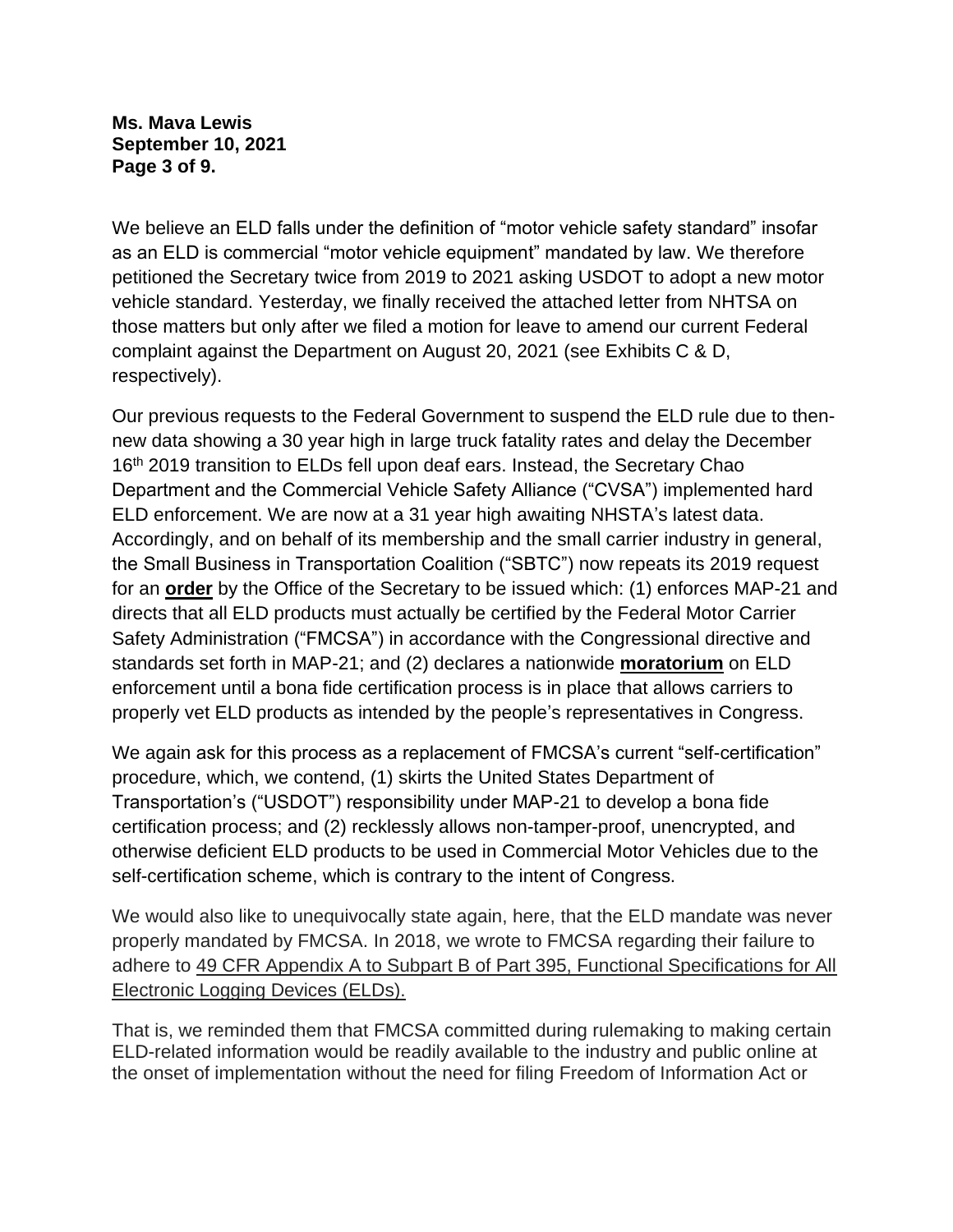#### **Ms. Mava Lewis September 10, 2021 Page 4 of 9.**

other data requests. We pointed to 49 CFR Appendix A to Subpart B of Part 395, Functional Specifications for All Electronic Logging Devices (ELDs) as follows:

## *5.3. Publicly Available Information*

*Except for the information listed under paragraphs 5.1.1(b)(2), (4), and (5) and 5.2.1(b)(9) of this appendix, FMCSA will make the information in sections 5.1 .1 and 5.2.1 for each certified ELD publicly available on a Web site to allow motor carriers to determine which products have been properly registered and certified as ELDs compliant with this appendix (emphasis added).*

We noted that 5.1.1. states:

*5.1.1. Registering Online*

*(a) An ELD provider developing an ELD technology must register online at a secure FMCSA Web site where the ELD provider can securely certify that its ELD is compliant with this appendix.*

*(b) Provider's registration must include the following information:*

*(1) Company name of the technology provider/manufacturer.*

*(2) Name of an individual authorized by the provider to verify that the ELD is* 

*compliant with this appendix and to certify it under section 5.2 of this appendix.*

*(3) Address of the registrant.*

*(4) Email address of the registrant.*

*(5) Telephone number of the registrant.*

And we pointed out that 5.2.1 states:

## *5.2.1. Online Certification*

*(a) An ELD provider registered online as described in section 5.1 .1 of this appendix must disclose the information in paragraph (b) of this section about each ELD model and version and certify that the particular ELD is compliant with the requirements of this appendix.*

*(b) The online process will only allow a provider to complete certification if the provider successfully discloses all of the following required information:*

*(1) Name of the product.*

*(2) Model number of the product.*

*(3) Software version of the product.*

*(4) An ELD identifier, uniquely identifying the certified model and version of the ELD, assigned by the ELD provider in accordance with section 7.1 5 of this appendix.*

*(5) Picture and/or screen shot of the product.*

*(6) User's manual describing how to operate the ELD.*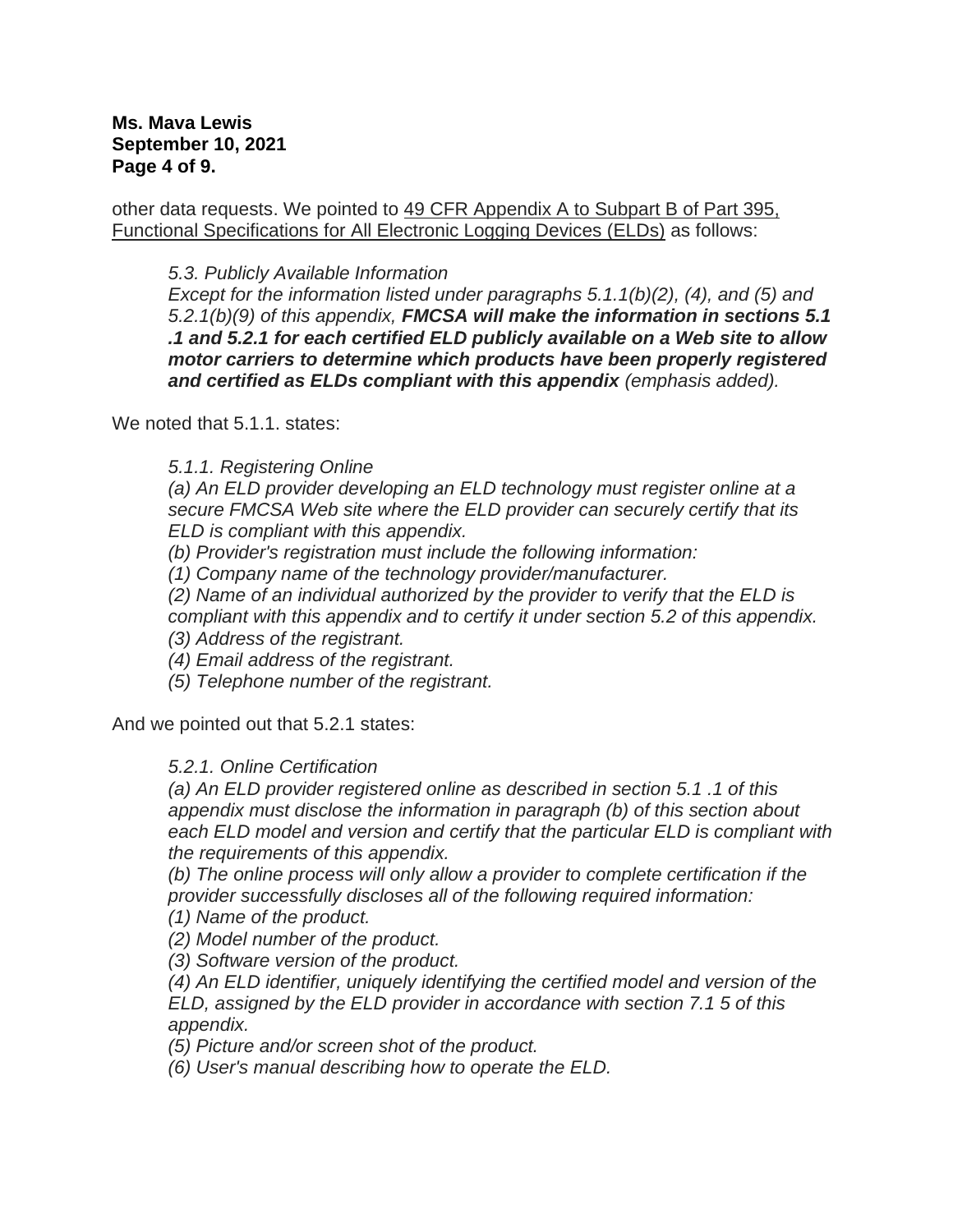#### **Ms. Mava Lewis September 10, 2021 Page 5 of 9.**

*(7) Description of the supported and certified data transfer mechanisms and stepby-step instructions for a driver to produce and transfer the ELD records to an authorized safety official.*

*(8) Summary description of ELD malfunctions.*

*(9) Procedure to validate an ELD authentication value as described in section 7.1 4 of this appendix.*

*(10) Certifying statement describing how the product was tested to comply with FMCSA regulations.*

We further noted that FMCSA had --as of a 2018 --published in furtherance thereof a page at [https://csa.fmcsa.dot.gov/ELD/List,](https://csa.fmcsa.dot.gov/ELD/List) which only covered the following items:

*(1) Name of the product.*

*(2) Model number of the product.*

*(3) Software version of the product.*

*(4) An ELD identifier, uniquely identifying the certified model and version of the ELD, assigned by the ELD provider in accordance with section 7.1 5 of this appendix.*

*(5) Picture and/or screen shot of the product.* 

and:

- *(1) Company name of the technology provider/manufacturer.*
- *(4) Email address of the registrant.*
- *(5) Telephone number of the registrant.*

We alerted FMCSA to the fact that the following seven data columns that are required to be published on the website appeared to have been omitted by FMCSA:

*Name of an individual authorized by the provider to verify that the ELD is compliant with this appendix and to certify it under section 5.2 of this appendix.*

*Address of the registrant.*

*User's manual describing how to operate the ELD.*

*Description of the supported and certified data transfer mechanisms and step-bystep instructions for a driver to produce and transfer the ELD records to an authorized safety official.*

*Summary description of ELD malfunctions.*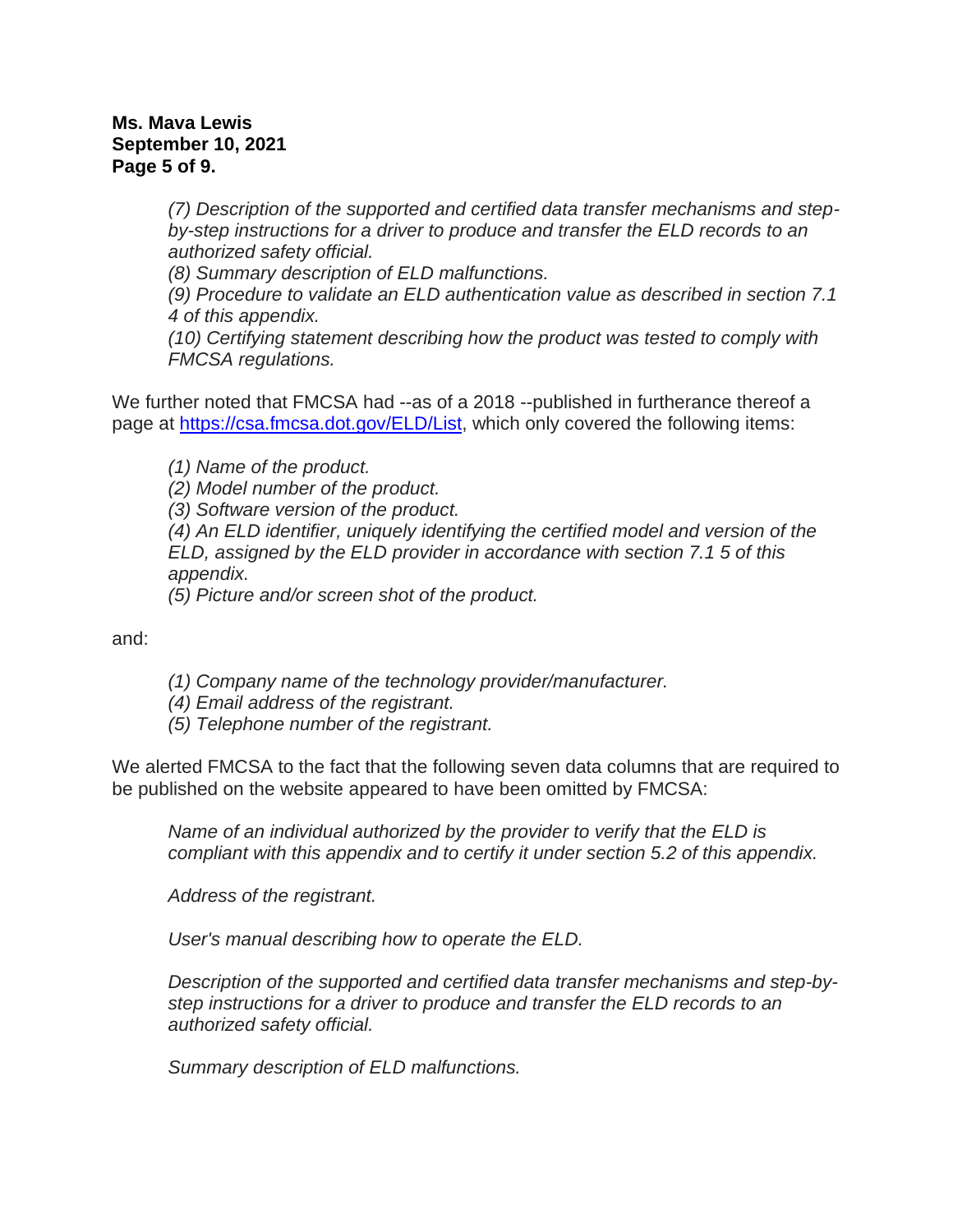#### **Ms. Mava Lewis September 10, 2021 Page 6 of 9.**

*Procedure to validate an ELD authentication value as described in section 7.1 4 of this appendix.*

*Certifying statement describing how the product was tested to comply with FMCSA regulations.*

Also in 2018, we advised FMCSA that certain ELD manufacturers were misleading the industry to believe that their ELD products were "FMCSA-Certified" when the SBTC & FMCSA both knew this not to be true because of FMCSA's "self-certification" policy, which again we contend shirked their responsibility under the Congressional directive. FMCSA did not address this with us and ignored this problem.

We still contend that FMCSA failed to adhered to its promise to publish the missing information referenced above for at least eight months after the ELD rule took effect in 2017, and that FMCSA thereby neglected to enable the industry to properly vet ELD products made available by ELD manufacturers, **including being aware of very important information like a "summary description of malfunctions."** Without this due notice, FMCSA therefore **failed** to properly implemented the ELD rule.

## **FMCSA never acknowledged or responded to our concern that the ELD mandate was not properly implemented and that FMCSA failed to provide industry with the information it needed to make good choices when selecting ELD equipment at the onset of the ELD implementation compliance period.**

In our comment to the FMCSA a while back in furtherance of Hours of Service reform rulemaking, we pointed to the **national security** risks inherent in self-certification:

*"SBTC was the only trucking association to tell to Congress that the trucking industry knows very well that there is the potential for criminals and others including terrorists to hack into trucks' telematic devices and breach drivers' bluetooth and wi-fi connections to take over the controls of trucks' accelerators remotely. They know this because the FMCSA's parent agency USDOT and the FBI issued a warning to this effect in 2016. And University of Michigan researchers reported they had accomplished this for real not too long ago. They actually hacked in and made a truck accelerate on a highway to the amazement - -and sheer terror-- of its driver.*

*We ask FMCSA to imagine a HAZMAT truck being forced remotely into accelerating into a school bus filled with kids, or a hospital or nursing home, or a major city's water supply.*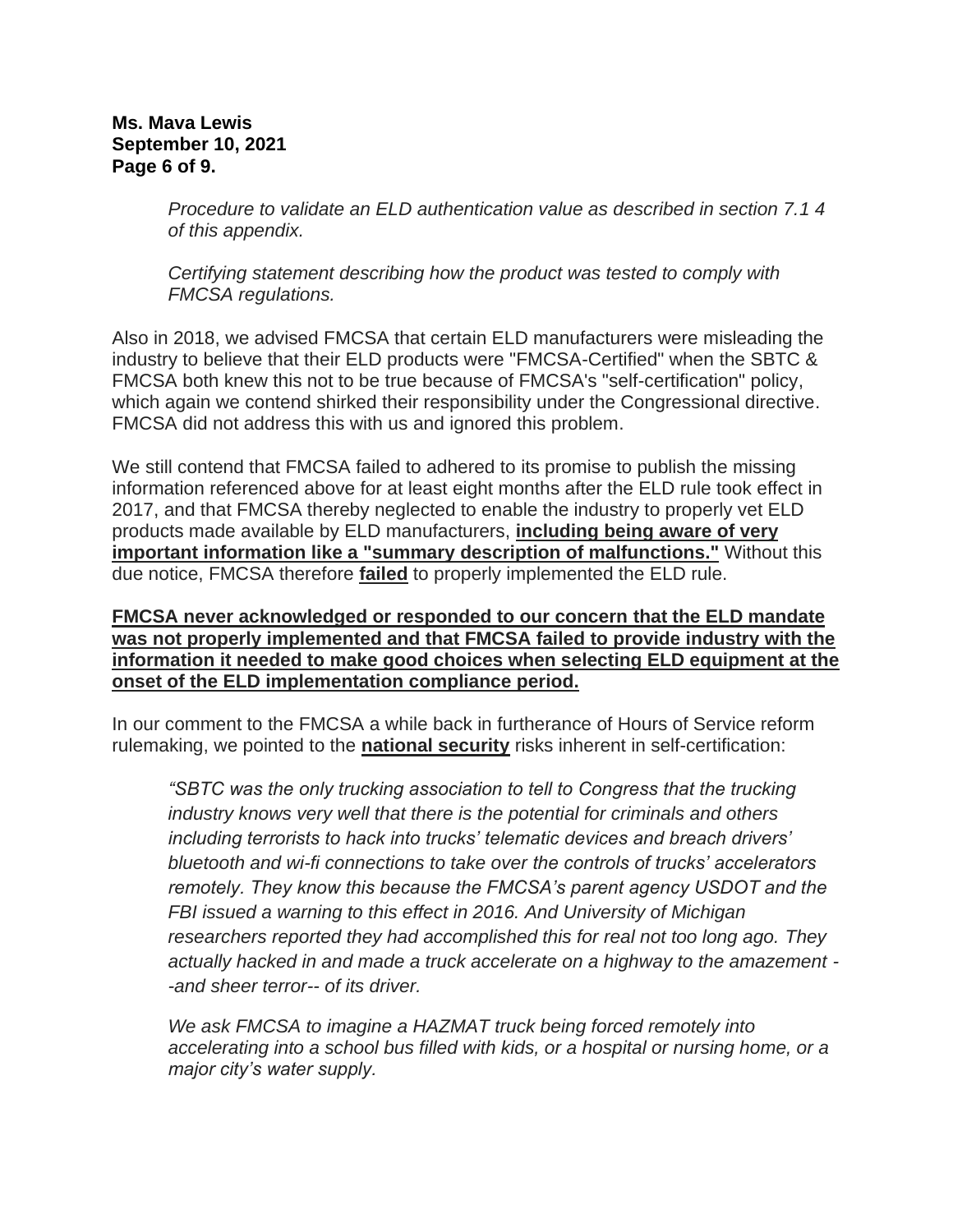#### **Ms. Mava Lewis September 10, 2021 Page 7 of 9.**

*By opting to allow ELD manufacturers to "self-certify" we believe FMCSA skirted their obligations under MAP-21, jeopardized national security, and you have allowed the market to be flooded with unsecured devices that are not encrypted. Quite frankly, some of them malfunction and some don't work at all. We remind FMCSA here of our request to immediately suspend ELDs due to this national security concern and of our pending class exemption application.* 

*And while some ELD manufacturers are out inappropriately peddling their products as being "FMCSA-certified," in reality… FMCSA has not certified any of them. Not a one. FMCSA merely requires these manufacturers register their products and "self-certify."* 

*We find this ironic, when we think about how these are tracking devices that are intended to prevent truck drivers from, "self-certifying" their hours of service compliance on paper logs."*

We continue to believe FMCSA's failure to develop a certification program to protect the industry and public from telematic devices susceptible to hacking… is reason enough to temporarily press the pause button on ELD enforcement until the Office of the Secretary has had time to (1) conduct this retrospective review, direct FMCSA to thoroughly research and report back to the Secretary and Congress on telematic vulnerabilities, and develop a bona fide telematic certification program as originally directed by Congress; and/or (2) issue guidance on how motor carriers are supposed to determine if the properly vetted ELDs when they were deprived important safety information which FMCSA promised through rulemaking to give them, and how new entrants should currently be vetting ELD products when they are not actually certified by the FMCSA.

We would also like to note here that FMCSA's self-certification of ELD products has drawn the criticism of the **Federal Bureau of Investigation** in addition to the SBTC insofar as hacking is concerned. Indeed, in its July 21, 2020 bulletin, the Bureau stated:

*"Cyber criminals could exploit vulnerabilities in electronic logging devices (ELDs), which became required equipment in most commercial trucking operations as of 16 December 2019 due to a federal regulatory mandate. Although the mandate seeks to provide safety and efficiency benefits, it does not contain cybersecurity requirements for manufacturers or suppliers of ELDs, and there is no requirement for third-party validation or testing prior to the ELD self-certification process. This poses a risk to businesses because ELDs create a bridge between previously unconnected systems critical to trucking operations. Companies choosing an ELD can mitigate their cyber risk by following best practices tailored*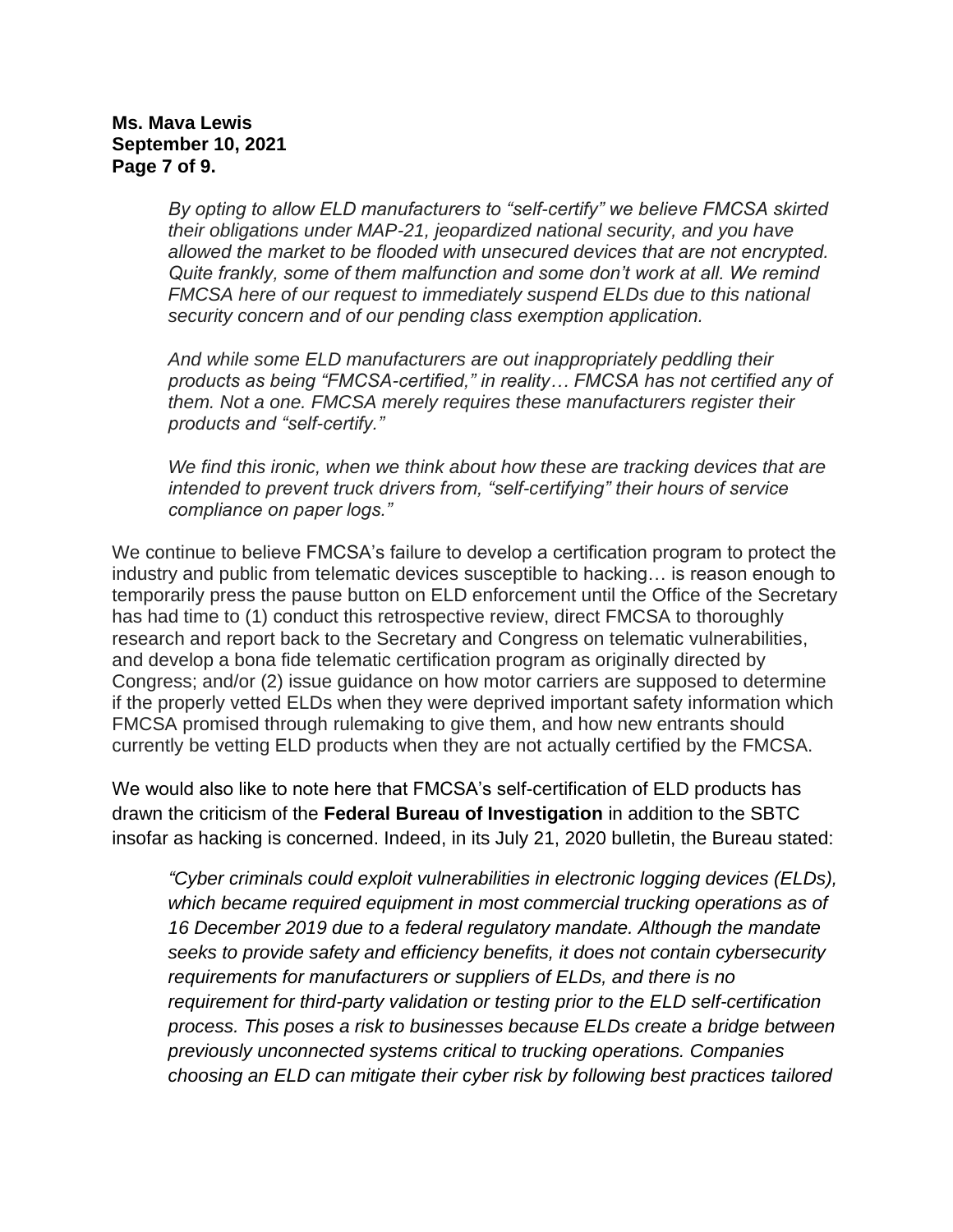**Ms. Mava Lewis September 10, 2021 Page 8 of 9.**

> *to ELDs. This includes asking the ELD's supplier specific questions, some of which are identified in this PIN."*

And most recently, it was reported on March 1, 2021 by Freight Waves [\(https://www.freightwaves.com/news/investigative:-keeptruckin-fights-ntsb-bid-to](https://www.freightwaves.com/news/investigative:-keeptruckin-fights-ntsb-bid-to-remove-its-eld-technology-in-wake-of-crash)[remove-its-eld-technology-in-wake-of-crash\)](https://www.freightwaves.com/news/investigative:-keeptruckin-fights-ntsb-bid-to-remove-its-eld-technology-in-wake-of-crash) that one National Transportation Safety Board member had this to say about FMCSA's "self-certification:

*Michael Graham, NTSB board member, said during the Westfield Transport hearing that FMCSA's review process for ELDs was "perilously close to very little or no certification" at all.*

*"It works, and it works because I say it works," Graham said. "That's not a very robust system."*

Lastly, because of USDOT's past pattern and practice to the contrary, with respect to both of SBTC's petitions for retrospective review and guidance filed now over the past 6 weeks, the SBTC wishes to remind the Department that the **Administrative Procedure Act** requires the Department to address these matters **"within a reasonable time"** and afford SBTC **"prompt notice"** of your decisions.

*Please note 5 U.S. Code § 555 - Ancillary matters* states:

*(b)...With due regard for the convenience and necessity of the parties or their representatives and within a reasonable time, each [agency](https://www.law.cornell.edu/definitions/uscode.php?width=840&height=800&iframe=true&def_id=5-USC-1419699195-1277204883&term_occur=999&term_src=title:5:part:I:chapter:5:subchapter:II:section:555) shall proceed to conclude a matter presented to it (emphasis added)...* and

*(e) Prompt notice shall be given of the denial in whole or in part of a written application, petition, or other request of an interested [person](https://www.law.cornell.edu/definitions/uscode.php?width=840&height=800&iframe=true&def_id=5-USC-991716523-1277204884&term_occur=999&term_src=title:5:part:I:chapter:5:subchapter:II:section:555) made in connection with any [agency proceeding.](https://www.law.cornell.edu/definitions/uscode.php?width=840&height=800&iframe=true&def_id=5-USC-1736575855-938645759&term_occur=999&term_src=title:5:part:I:chapter:5:subchapter:II:section:555) Except in affirming a prior denial or when the denial is self-explanatory, the notice shall be accompanied by a brief statement of the grounds for denial.*

While we request that you please process this petition in accordance with law, given the COVID-19 pandemic and the unique once-in-a-century challenges faced by truckers over the past year, the Omnitracs failure in 2019, and the concerns expressed by the FBI and NTSB, which clearly show there is a need for USDOT oversight and certification of ELD products, we again request an **Office of the USDOT Inspector General Audit** into FMCSA's implementation of the MAP-21 requirement as part of your